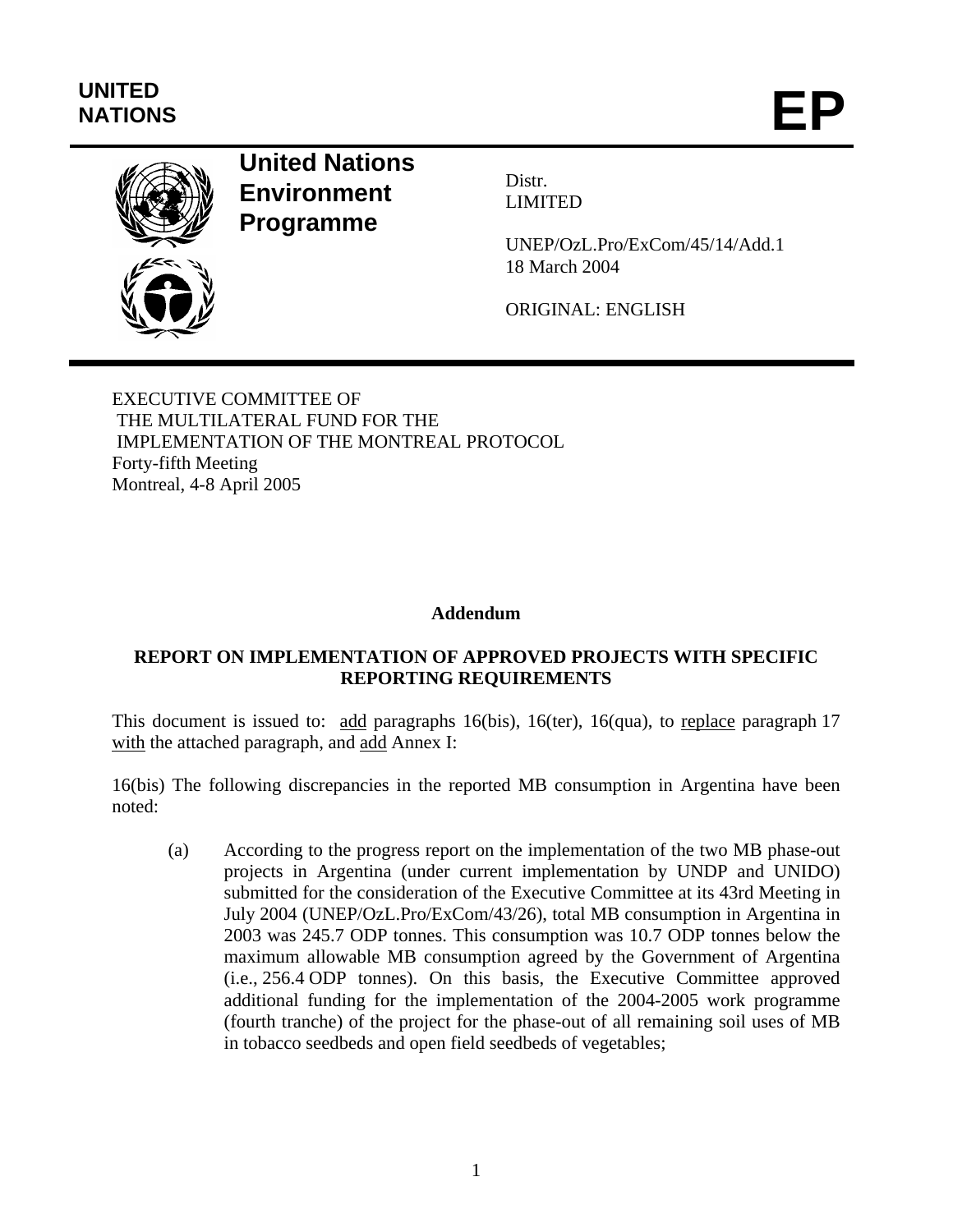(b) In 2003, however, the Government of Argentina reported under Article 7 of the Montreal Protocol a total MB consumption of 353.1 ODP tonnes. This consumption was 96.7 ODP tonnes over the maximum allowable limit specified in the Agreement between the Government of Argentina and the Executive Committee.

16(ter) Subsequently, on behalf of the Government of Argentina, UNIDO submitted the following explanation for the apparent data discrepancy:

- (a) The MB consumption data that had been submitted in April 2004 to the Secretariat was provisional data. The final data was only available in September 2004, when the Government of Argentina submitted its report to the Ozone Secretariat under Article 7 of the Montreal Protocol. The MB consumption data was also submitted to the Fund Secretariat on 4 October 2004. It is to be noted that the licensing system in Argentina became fully operational as of 1 January 2005; therefore, data discrepancies will not arise in future reports;
- (b) The increased amount of MB imported in 2003 was not detected until July 2004, when consumption data gathered from different official sources (the Customs Office, the National Institute of Statistics and Census, and the National Service of Agriculture and Food Health and Quality) was made available. In spite of the total increase in the amount of MB imported, 2003 consumption in the tobacco sector remained at the same level reported in the progress report submitted to the 43rd Meeting of the Executive Committee;
- (c) The main reasons for the increase in the amount of MB imported are the following: an increase in the consumption of MB for the production of strawberries where MB is applied as a soil fumigant in February and March. To address this demand, MB had been imported in December 2003 (i.e., counted as part of 2003 consumption). Also, additional amounts of MB were imported for stockpiling to address the mandatory 20 per cent reduction in consumption in 2005 and the import quotas assigned under the licensing system that also started in 2005 (importers were aware that the licensing system would attribute quotas based on the average amount of MB imported over the last three years by each company);
- (d) Based on the reasons presented in the report prepared by the Government of Argentina and submitted for consideration by the Executive Committee (attached to document UNEP/OzL.Pro/ExCom/45/14), Argentina is unable to comply with the conditions agreed with the Executive Committee for the phase-out of MB in the strawberry and greenhouse sectors.

16(qua) The revised draft agreement between the Government of Argentina and the Executive Committee for the phase-out of MB in Argentina is attached to this document as Annex I.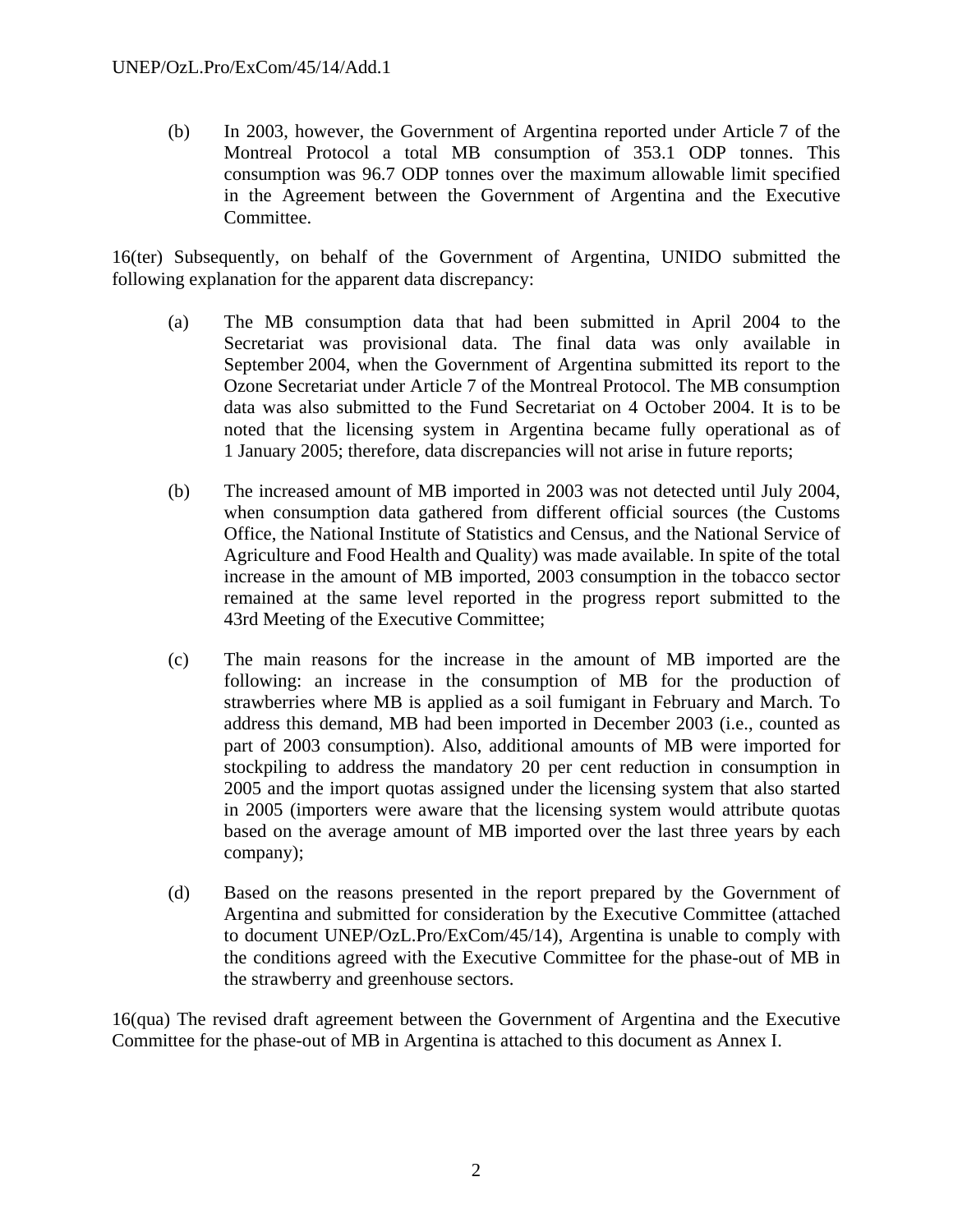#### **Secretariat's recommendation**

- 17. Based on the above comments, the Executive Committee may wish:
	- (a) To take note of the reports for the request to change the phase-out schedule in the project for the complete phase-out of MB used in strawberries, flowers and protected vegetables submitted by the Government of Argentina; and
	- (b) To consider approving the revisions to the agreement between the Government of Argentina and the Executive Committee as contained in Annex I to the present document, which would include a revised completion date of 2015.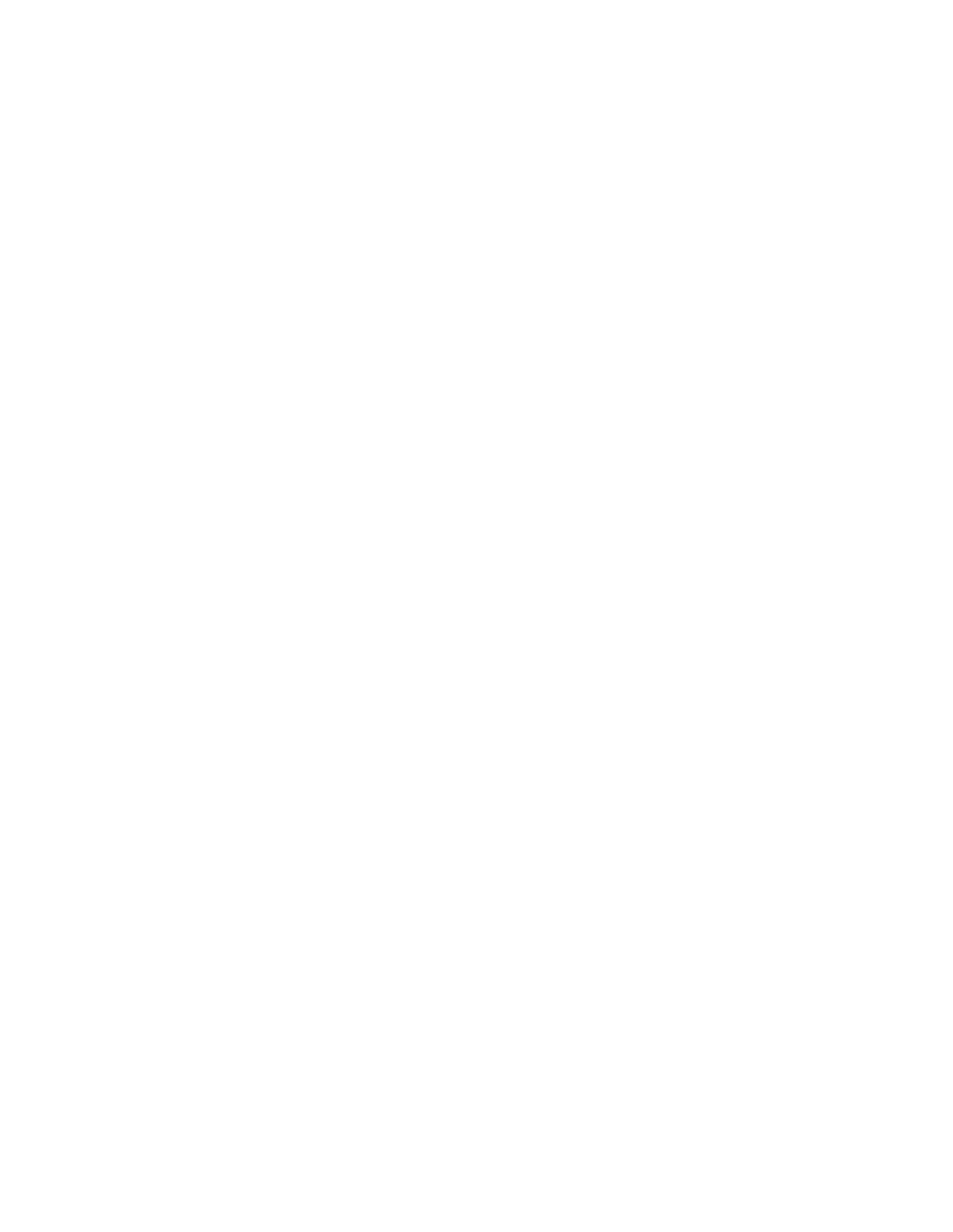## **Annex I**

## **Draft revised agreed conditions for funding methyl bromide phase-out project in Argentina**

- 1. The Executive Committee:
	- (a) at its 30th Meeting in March 2000, approved US \$3,183,390 as the total funds that will be available to Argentina to achieve the complete phase-out of methyl bromide (MB) used in strawberries, flowers and protected vegetables (331 ODP tonnes);
	- (b) at its 36th Meeting in March 2002, approved in principle, an additional US \$3,588,000 as the total funds that will be available to Argentina to achieve the complete phase-out of MB used in tobacco and non-protected vegetable seedbeds, excluding quarantine and pre-shipment applications (additional 178.8 ODP tonnes).
	- (c) at its 45th Meeting, approved a revised schedule to achieve the phase-out of 192 ODP tonnes of MB representing the remaining consumption used in strawberries, flowers and protected vegetables, on the understanding that no additional funding will be requested from the Multilateral Fund to phase out the 59.6 ODP tonnes of MB representing the increase in MB consumption since the phase-out project (331 ODP tonnes) had been approved by the Executive Committee at its 30th Meeting.

2. As reported to the Ozone Secretariat, and consistent with information in the project document presented to the Executive Committee, the MB baseline for compliance for Argentina is 411.3 ODP tonnes, and the MB consumption in 1998 was 505 ODP tonnes, excluding about 31 ODP tonnes which Argentina states that it uses for quarantine and pre-shipment applications. Accordingly, Argentina must reduce its consumption of MB to 411.3 ODP tonnes to achieve compliance with the Montreal Protocol's 2002 freeze obligation, and to 329 ODP tonnes to achieve compliance with the Protocol's 20 per cent reduction in 2005.

3. Reductions resulting from the implementation of this project, together with reductions agreed in the approved project in strawberry, protected vegetable and cut flower production (30th Meeting of the Executive Committee), will ensure that Argentina will meet the reduction schedule listed below. In this regard, Argentina commits, through the implementation of these projects, to reduce total national consumption of controlled uses of MB to no more than the following levels of consumption in the years listed below:

| Year | MB phased out per year (ODP tonnes) | Maximum remaining                        |                  |                            |
|------|-------------------------------------|------------------------------------------|------------------|----------------------------|
|      | Strawberries,                       | Tobacco, non-                            | Total phased out | national MB consumption    |
|      |                                     | flowers, vegetables protected vegetables | per year         | excluding QPS applications |
|      | (UNIDO)(a)                          | $(UNDP)$ $(b)$                           |                  | $(ODP \t{ }$ (c)           |
|      |                                     |                                          |                  | 505.0                      |
| 2001 | 33.2                                |                                          | 33.2             | 471.8                      |
| 2002 | 66.2                                | 29.0                                     | 95.2             | 376.6                      |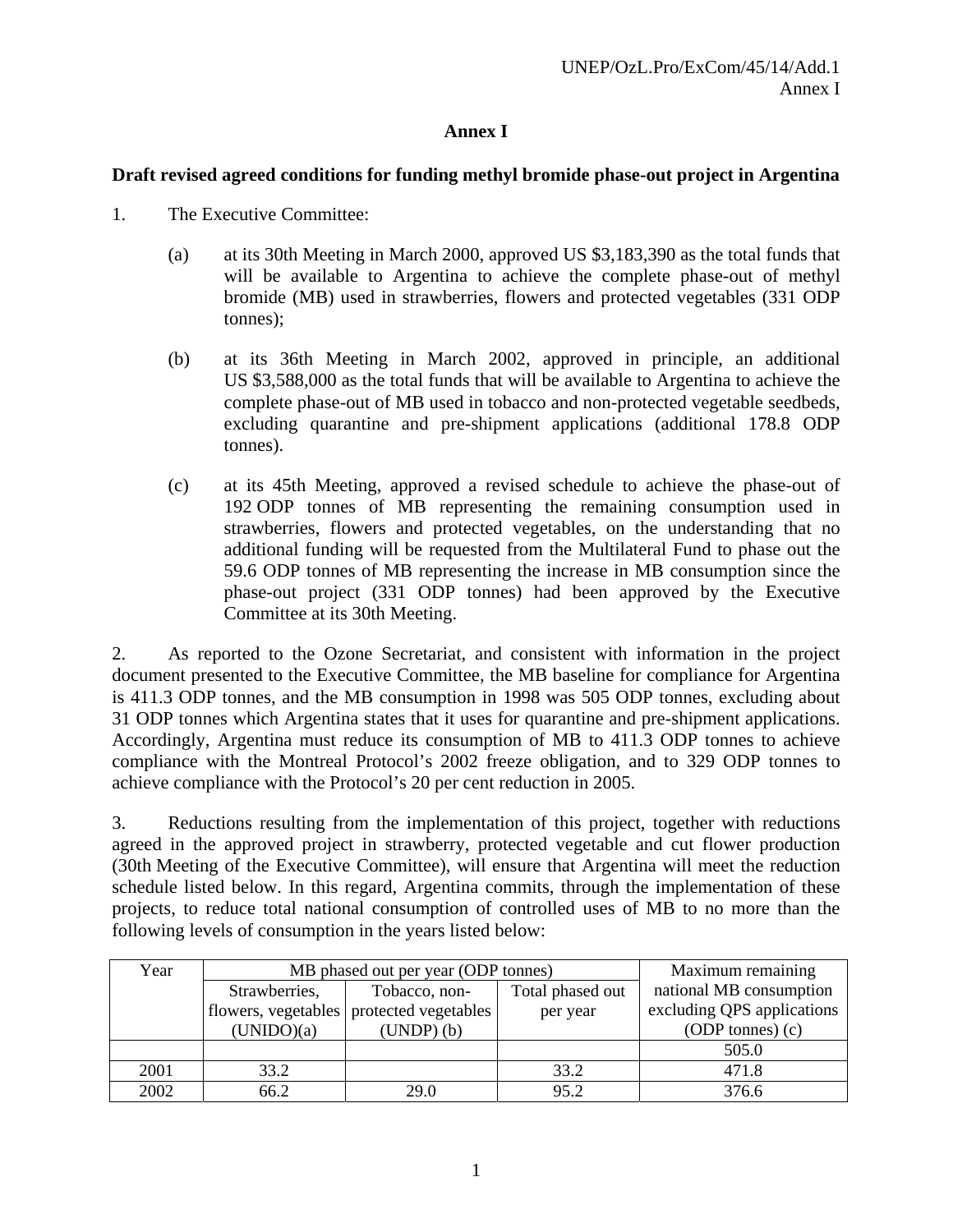### UNEP/OzL.Pro/ExCom/45/14/Add.1 Annex I

| Year | MB phased out per year (ODP tonnes) | Maximum remaining    |                          |                            |  |  |
|------|-------------------------------------|----------------------|--------------------------|----------------------------|--|--|
|      | Strawberries,                       | Tobacco, non-        | Total phased out         | national MB consumption    |  |  |
|      | flowers, vegetables                 | protected vegetables | per year                 | excluding QPS applications |  |  |
|      | (UNIDO)(a)                          | $(UNDP)$ $(b)$       |                          | $(ODP \t{ }$ (c)           |  |  |
| 2003 | 99.2                                | 21.0                 | 120.2                    | 256.4                      |  |  |
| 2004 |                                     | 16.0                 | 16.0                     | 354.8(d)                   |  |  |
| 2005 |                                     | 33.5                 | 33.5                     | 321.3                      |  |  |
| 2006 |                                     | 56.5                 | 56.5                     | 264.8                      |  |  |
| 2007 |                                     | 22.8                 | $\overline{\phantom{a}}$ | 242.0                      |  |  |
| 2009 | 57.6                                |                      | 57.6                     | 184.4                      |  |  |
| 2014 |                                     |                      |                          | 184.4                      |  |  |
| 2015 | 134.4                               |                      | 50.0(e)                  | 0.0                        |  |  |

(a) 59.6 ODP tonnes to be phased out without the assistance from the Multilateral Fund.

(b) 22.8 ODP tonnes to be phased out without the assistance from the Multilateral Fund.

(c) 18 ODP tonnes is used for post-harvest fumigation of cotton and citrus.

(d) This amount includes: 192 ODP tonnes in the strawberry and greenhouse sector; 112.8 ODP tonnes in the tobacco sector (including 22.8 ODP tonnes to be eliminated without the assistance from the Multilateral Fund), 32 ODP tonnes for stocks and 18 ODP tonnes for cotton and citrus post-harvest sector.

(e) This amount includes: 32 ODP tonnes for stocks and 18 ODP tonnes for cotton and citrus post-harvest sector.

4. The projects will phase out all remaining soil uses of MB in strawberries, flowers, tobacco and vegetables in Argentina, excluding quarantine and pre-shipment applications. Argentina commits to permanently sustain the consumption levels indicated above through the use of import restrictions and other policies it may deem necessary. UNDP and UNIDO shall report back annually to the Executive Committee on the progress achieved in meeting the MB reductions required in the strawberry, flower, tobacco and vegetable sectors.

5. In the context of the extensive training that is being carried out in the implementation of the project on strawberries, flowers and vegetable crops, UNIDO agrees to educate the farmers concerned on ways to limit the use of metam sodium through the enhanced use of IPM techniques. UNIDO shall also report back to the Executive Committee on annual costs related to metam sodium and the use of the steam boilers being purchased with the project funds.

| 6. |                                    |  |  | Funding for the projects will be disbursed by UNIDO and UNDP in line with the |  |  |  |  |
|----|------------------------------------|--|--|-------------------------------------------------------------------------------|--|--|--|--|
|    | following yearly budget breakdown: |  |  |                                                                               |  |  |  |  |
|    |                                    |  |  |                                                                               |  |  |  |  |

|      | Level of funding $(US \$ )      |           |                        |  |  |  |  |  |  |
|------|---------------------------------|-----------|------------------------|--|--|--|--|--|--|
| Year | Strawberries/vegetables/flowers | Tobacco   | Total level of funding |  |  |  |  |  |  |
| 2001 | 1,050,500                       | 220,000   | 1,270,500              |  |  |  |  |  |  |
| 2002 | 1,050,500                       | 1,500,000 | 2,550,500              |  |  |  |  |  |  |
| 2003 | 1,082,390                       | 467,000   | 1,549,390              |  |  |  |  |  |  |
| 2004 |                                 | 467,000   | 467,000                |  |  |  |  |  |  |
| 2005 |                                 | 467,000   | 467,000                |  |  |  |  |  |  |
| 2006 |                                 | 467,000   | 467,000                |  |  |  |  |  |  |

7. The Government of Argentina has reviewed the consumption data identified in this project and is confident that it is correct. Accordingly, the Government is entering into this agreement with the Executive Committee on the understanding that, should additional MB consumption (in these sectors) be identified at a later date, the responsibility to ensure its